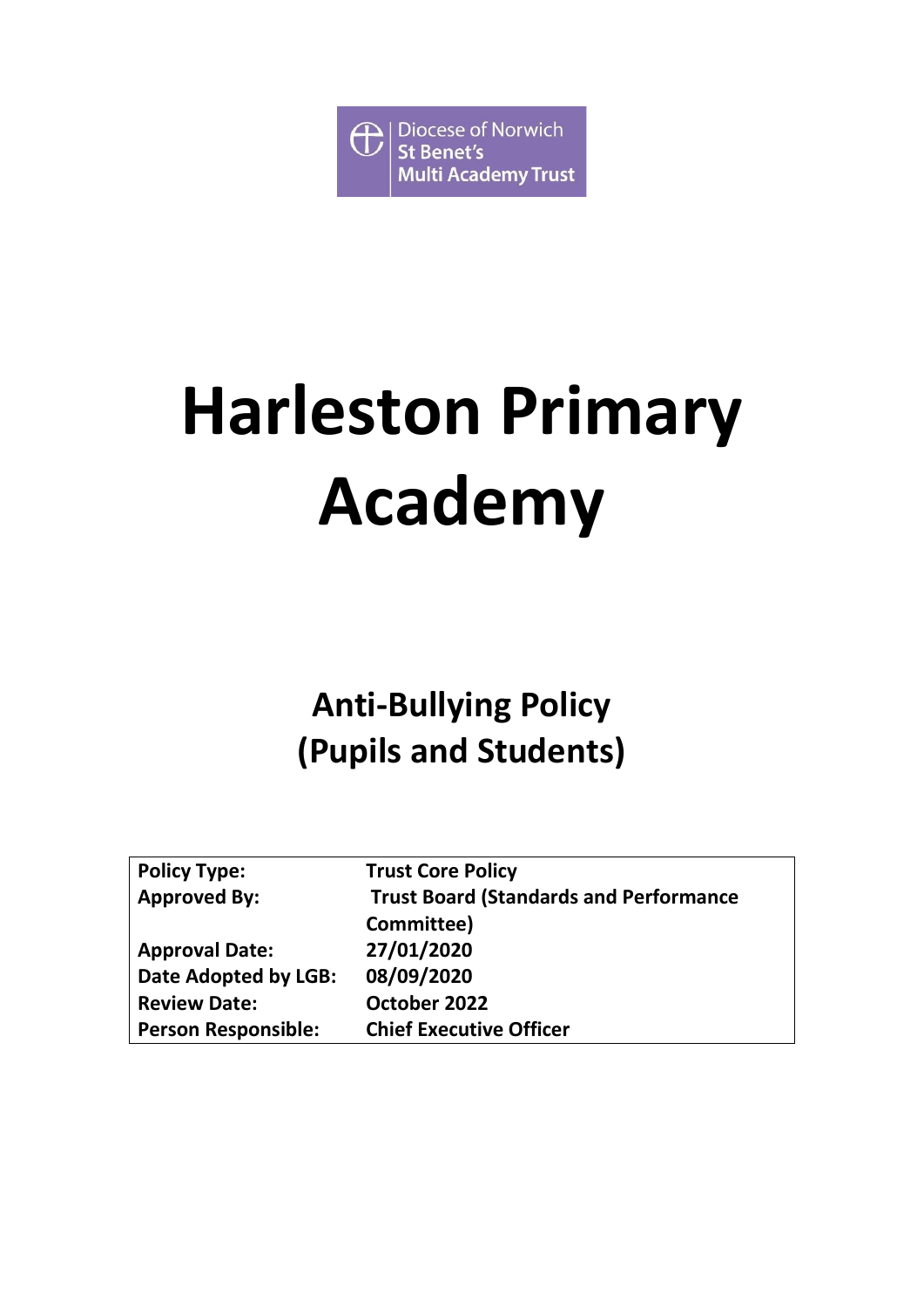### **Summary of Changes**

| Page<br>Ref. | <b>Section</b> | Amendment                                                                                                                                                                                                             | Date of<br>Change |
|--------------|----------------|-----------------------------------------------------------------------------------------------------------------------------------------------------------------------------------------------------------------------|-------------------|
| All          | All            | To reflect a Trust wide Approach and age appropriate policy for<br>both Primary and Secondary pupils and students along with<br>updated DfE Guidance DfE (2018) 'Mental health and wellbeing<br>provision in schools' | Sept<br>2019      |
|              |                |                                                                                                                                                                                                                       |                   |
|              |                |                                                                                                                                                                                                                       |                   |
|              |                |                                                                                                                                                                                                                       |                   |
|              |                |                                                                                                                                                                                                                       |                   |
|              |                |                                                                                                                                                                                                                       |                   |

The model policy has been revised to reflect these changes to the statutory guidance as outlined below.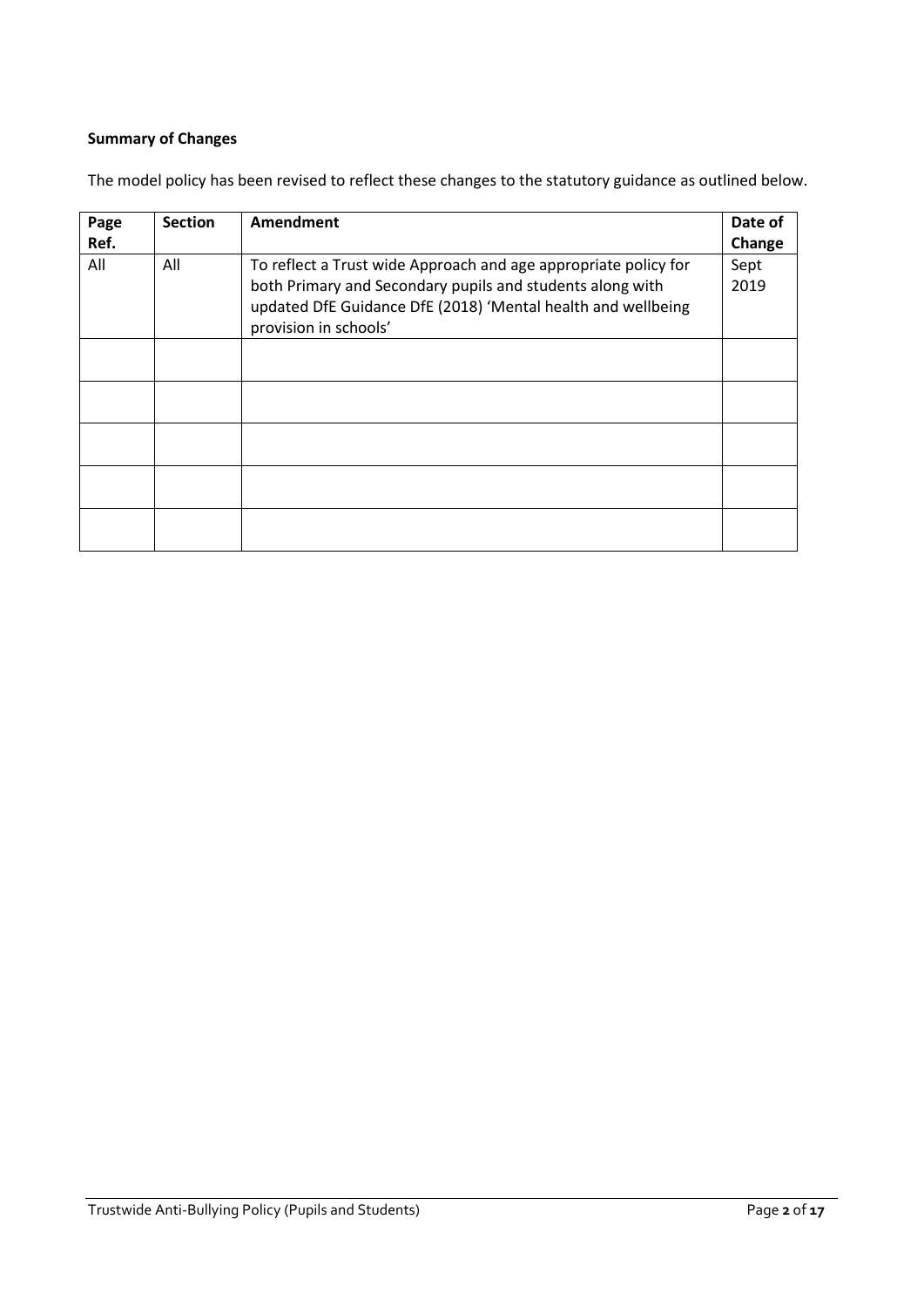# **Contents:**

- 1. Roles and Accountability
- 2. Policy statement of intent
- 3. [Legal framework](file:///C:/Users/SharonMoney/Desktop/Anti-bullying_Policy_%20Pupils_20180119%20(1).docx%23_Legal_framework_1)
- 4. [Definition](file:///C:/Users/SharonMoney/Desktop/Anti-bullying_Policy_%20Pupils_20180119%20(1).docx%23_Definition_1)
- 5. [Types of bullying](file:///C:/Users/SharonMoney/Desktop/Anti-bullying_Policy_%20Pupils_20180119%20(1).docx%23_Types_of_bullying)
- 6. [Responsibilities](file:///C:/Users/SharonMoney/Desktop/Anti-bullying_Policy_%20Pupils_20180119%20(1).docx%23_Roles_and_responsibilities)
- 7. [Statutory implications](file:///C:/Users/SharonMoney/Desktop/Anti-bullying_Policy_%20Pupils_20180119%20(1).docx%23_Statutory_implications)
- 8. [Prevention](file:///C:/Users/SharonMoney/Desktop/Anti-bullying_Policy_%20Pupils_20180119%20(1).docx%23_Prevention)
- 9. [Signs of bullying](file:///C:/Users/SharonMoney/Desktop/Anti-bullying_Policy_%20Pupils_20180119%20(1).docx%23_Signs_of_bullying)
- 10. [Staff principles](file:///C:/Users/SharonMoney/Desktop/Anti-bullying_Policy_%20Pupils_20180119%20(1).docx%23_Staff_principles)
- 11. [Preventing peer-on-peer sexual abuse](file:///C:/Users/SharonMoney/Desktop/Anti-bullying_Policy_%20Pupils_20180119%20(1).docx%23_Preventing_peer-on-peer_sexual)
	- Managing disclosures
	- Confidentiality
- 12. [Cyber bullying](file:///C:/Users/SharonMoney/Desktop/Anti-bullying_Policy_%20Pupils_20180119%20(1).docx%23_Cyber_bullying)
- 13. [Procedures](file:///C:/Users/SharonMoney/Desktop/Anti-bullying_Policy_%20Pupils_20180119%20(1).docx%23_Procedures)
- 14. [Sanctions](file:///C:/Users/SharonMoney/Desktop/Anti-bullying_Policy_%20Pupils_20180119%20(1).docx%23_Sanctions)
- 15. [Support](file:///C:/Users/SharonMoney/Desktop/Anti-bullying_Policy_%20Pupils_20180119%20(1).docx%23_Support)
- 16. [Follow-up support](file:///C:/Users/SharonMoney/Desktop/Anti-bullying_Policy_%20Pupils_20180119%20(1).docx%23_Follow_up_support)
- 17. [Bullying outside of academy](file:///C:/Users/SharonMoney/Desktop/Anti-bullying_Policy_%20Pupils_20180119%20(1).docx%23_Bullying_outside_of)
- 18. [Monitoring and review](file:///C:/Users/SharonMoney/Desktop/Anti-bullying_Policy_%20Pupils_20180119%20(1).docx%23_Monitoring_and_review)

# **Appendices**

[Appendix 1](file:///C:/Users/SharonMoney/Desktop/Anti-bullying_Policy_%20Pupils_20180119%20(1).docx%23AppendixTitle1) – Bullying Report Form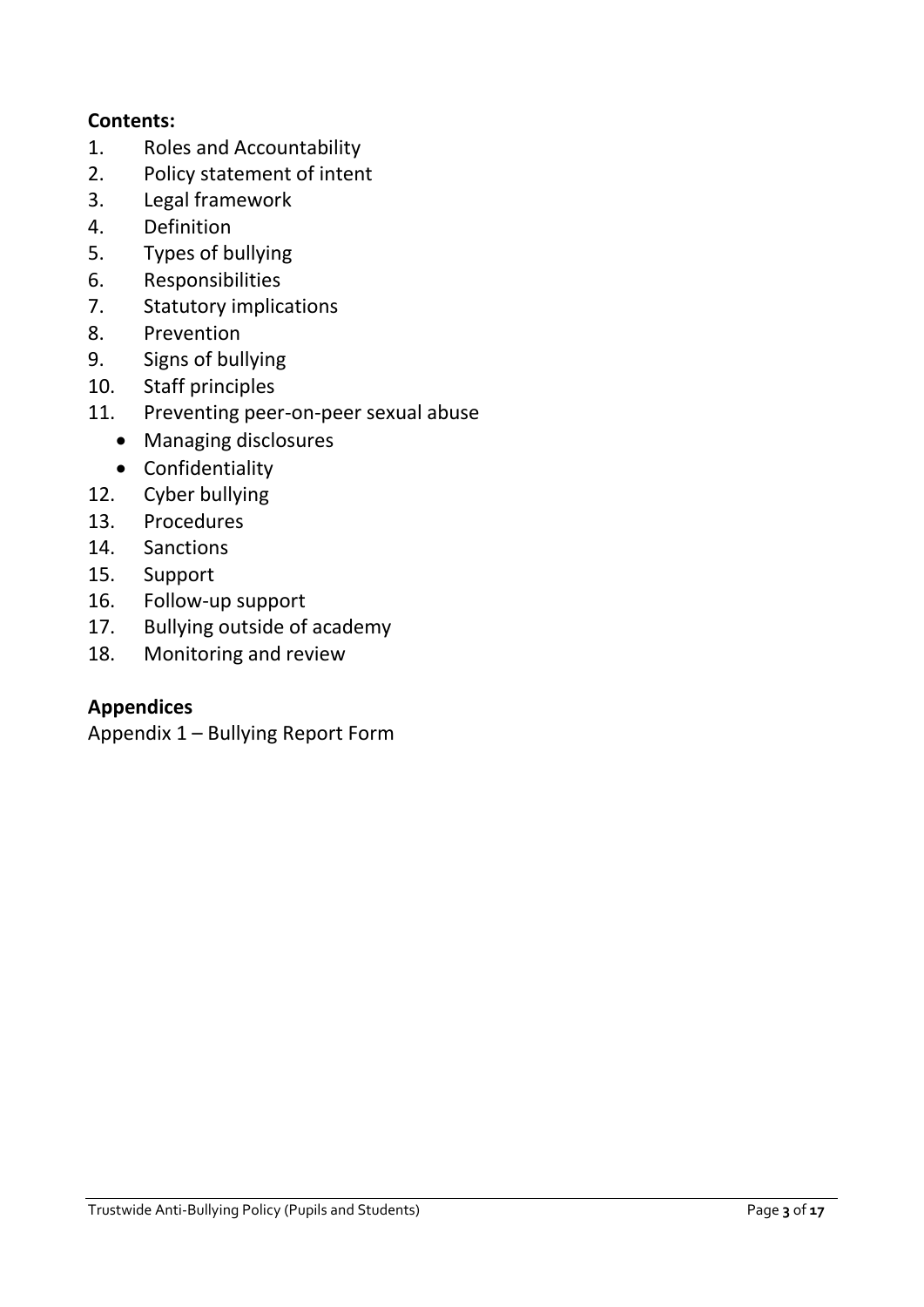#### **1 Roles and Accountabilities**

The Diocese of Norwich Education and Academies Trust/St Benet's Multi Academy Trust is accountable for all policies across its Academies. All policies whether relating to an individual academy or the whole Trust will be written and implemented in line with our ethos and values as articulated in our prospectus. We are committed to the provision of high-quality education in the context of the Christian values of service, thankfulness and humility where individuals are valued, aspirations are high, hope is nurtured and talents released.

A Scheme of Delegation for each academy sets out the responsibilities of the Local Governing Body and Principal / Head Teacher. The Principal / Head Teacher of each academy is responsible for the implementation of all policies of the Academy Trust.

All employees of the Academy Trust are subject to the Trust's policies.

#### **2 Policy Statement of Intent**

Harleston Church of England Primary Academy takes great pride in its friendly atmosphere and the Christian values which all members of the academy (both staff and pupils) show towards each other. This considerate behaviour is encouraged at all times. We celebrate the fact that everyone in our community may be different and have different points of view, not that they are better or worse than anyone else.

The academy must be a safe, friendly and secure place to each individual, and this cannot be so for any individual who is in any way bullied. The academy's objective is to promote and encourage the maintenance of a friendly atmosphere.

This policy outlines how instances of bullying are dealt with, including the procedures to prevent occurrences of bullying.

These strategies, such as learning about tolerance and difference as part of the academy's curriculum, aim to promote an inclusive, tolerant and supportive ethos at the academy.

The Education and Inspections Act 2006 outlines several legal obligations regarding the academy's response to bullying. Under section 89, school must have measures in place to encourage good behaviour and prevent all forms of bullying amongst pupils. These measures are part of the academy's Behavioural Policy, which is communicated to all pupils, academy staff and parents.

All staff, parents and pupils work together to prevent and reduce any instances of bullying at the academy. There is a zero-tolerance policy for bullying at the academy.

Harleston Academy believes that all pupils are entitled to learn in a safe and supportive environment; this means being free from all forms of bullying behaviour.

| Signed by:   |                    |       |                                |
|--------------|--------------------|-------|--------------------------------|
| Childrenton. | Chair of governors | Date: | 9 <sup>th</sup> September 2020 |
| M Caryle     | Head of School     | Date  | 17th September 2021            |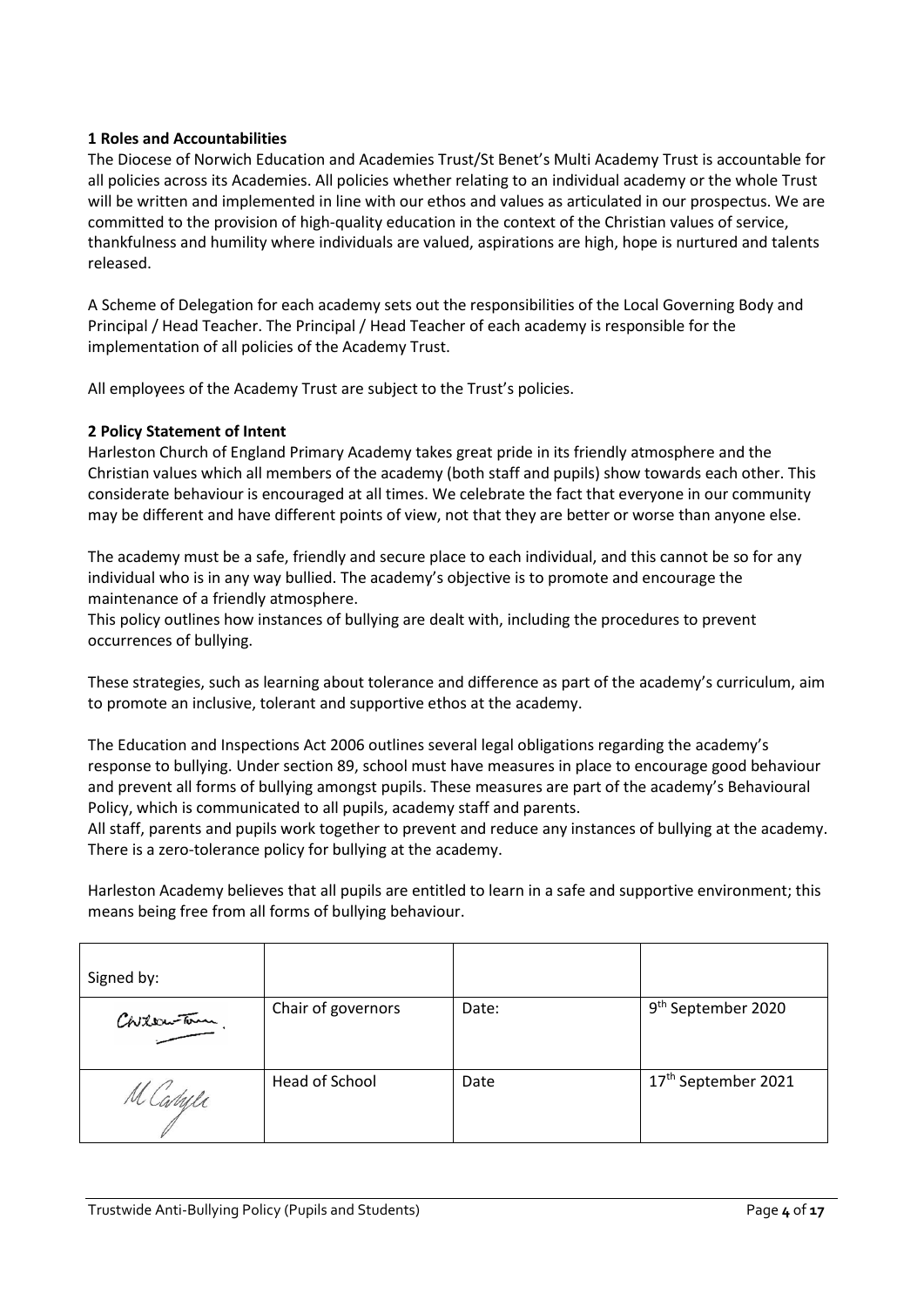#### **3 Legal framework**

- 3.1. This policy has due regard to all relevant legislation including, but not limited to, the following:
	- Education and Inspections Act 2006
	- Equality Act 2010
	- Protection from Harassment Act 1997
	- Malicious Communications Act 1988
	- Public Order Act 1986
	- Communications Act 2003
	- Human Rights Act 1998
	- Crime and Disorder Act 1998
	- Education Act 2011
- 3.2. This policy has been written in accordance with guidance, including, but not limited to:
	- DfE (2017) 'Preventing and tackling bullying'
	- DfE (2018) 'Sexual violence and sexual harassment between children in schools and colleges'
	- DfE (2018) 'Mental health and wellbeing provision in school'
- 3.3. This policy operates in conjunction with the following academy policies:
	- Behavioural Policy
	- Safeguarding and Child Protection Policy
	- E-safety and Acceptable Use of ICT Policy
	- Health and Safety Policy
	- Weapons and Knives Policy

#### **4. Definition**

- 4.1. For the purpose of this policy, "bullying" is defined as persistent behaviour by an individual or group with the intention of verbally, physically, or emotionally harming another person or group.
- 4.2. Bullying is generally characterised by:
	- **Repetition**: Incidents are not one-offs; they are frequent and happen over a period of time.
	- **Intent**: The perpetrator(s) means to cause verbal, physical or emotional harm; it is not accidental.
	- **Targeting**: Bullying is generally targeted at a specific individual or group.
	- **Power imbalance**: Whether real or perceived, bullying is generally based on unequal power relations
- 4.3. Vulnerable pupils are more likely to be the targets of bullying due to the attitudes and behaviours some young people have towards those who are different from themselves.
- 4.4. Vulnerable pupils may include, but are not limited to:
	- Pupils with SEND.
	- Pupils who are adopted.
	- Pupils suffering from a health problem.
	- Pupils with caring responsibilities.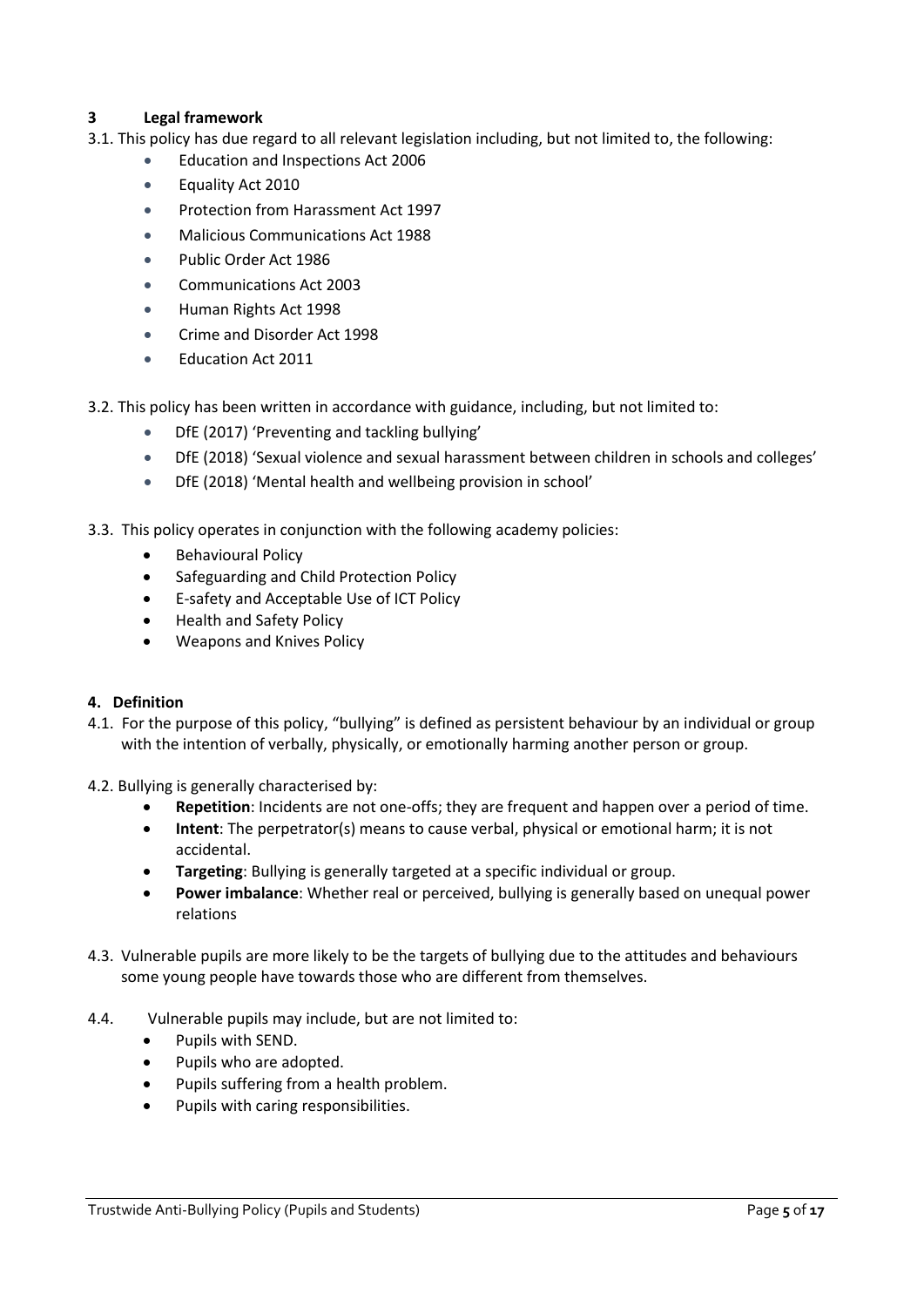#### **5. Types of bullying**

- 5.1. Many kinds of behaviour can be considered bullying and can be related to almost anything.
- 5.2. Teasing another pupil because of their appearance, religion, ethnicity, gender, sexual-orientation, home life, culture, disability, or SEND are some of the types of bullying that can occur.
- 5.3. Bullying is acted out through the following mediums:
	- Verbally
	- Physically
	- Emotionally
	- Online (Cyber)
- 5.4. **Racist bullying:** Bullying another person based on their ethnic background, religion or skin colour. Racist bullying is a criminal offence under the Crime and Disorder Act 1998 and Public Order Act 1986.
- 5.5. **Homophobic bullying:** Bullying another person because of their actual or perceived sexual orientation.
- 5.6. **Transphobic bullying:** Bullying based on another person's gender 'variance' or for not conforming to dominant gender roles.
- 5.7. **Sexist bullying:** Bullying based on sexist attitudes expressed in a way to demean, intimidate or harm another person because of their sex or gender. Sexist bullying may sometimes be characterised by inappropriate sexual behaviours.
- 5.8. **Sexual bullying:** Bullying behaviour that has a physical, psychological, verbal or non-verbal sexual dimension/dynamic that subordinates, humiliates or intimidates another person. This is commonly underpinned by sexist attitudes or gender stereotypes.
- 5.9. **Prejudicial bullying:** Bullying based on prejudices directed towards specific characteristics, e.g. SEND or mental health issues.
- 5.10. **Relational bullying:** Bullying that primarily constitutes of excluding, isolating and ostracising someone – usually through verbal and emotional bullying.

#### **6. Responsibilities**

- 6.1. The CEO of the Trust is responsible for:
	- Evaluating and reviewing this policy to ensure that it is not discriminatory.
	- Reviewing and amending this policy, accounting for new legislation and government guidance
	- Analysing any bullying data to establish patterns and reviewing this policy in light of these.
- 6.2. The Local Governing Body is responsible for:
	- Receiving reports from the headteacher regarding patterns of bullying and monitoring the impact of the strategies implemented by the school to prevent recurrences of bullying.
- 6.3. The Headteacher is responsible for:
	- The overall implementation of this policy
	- Ensuring that the academy adopts a tolerant and open-minded policy towards difference.
	- Ensuring the academy is inclusive.
	- Using staff experience of dealing with bullying incidents in previous years to improve procedures.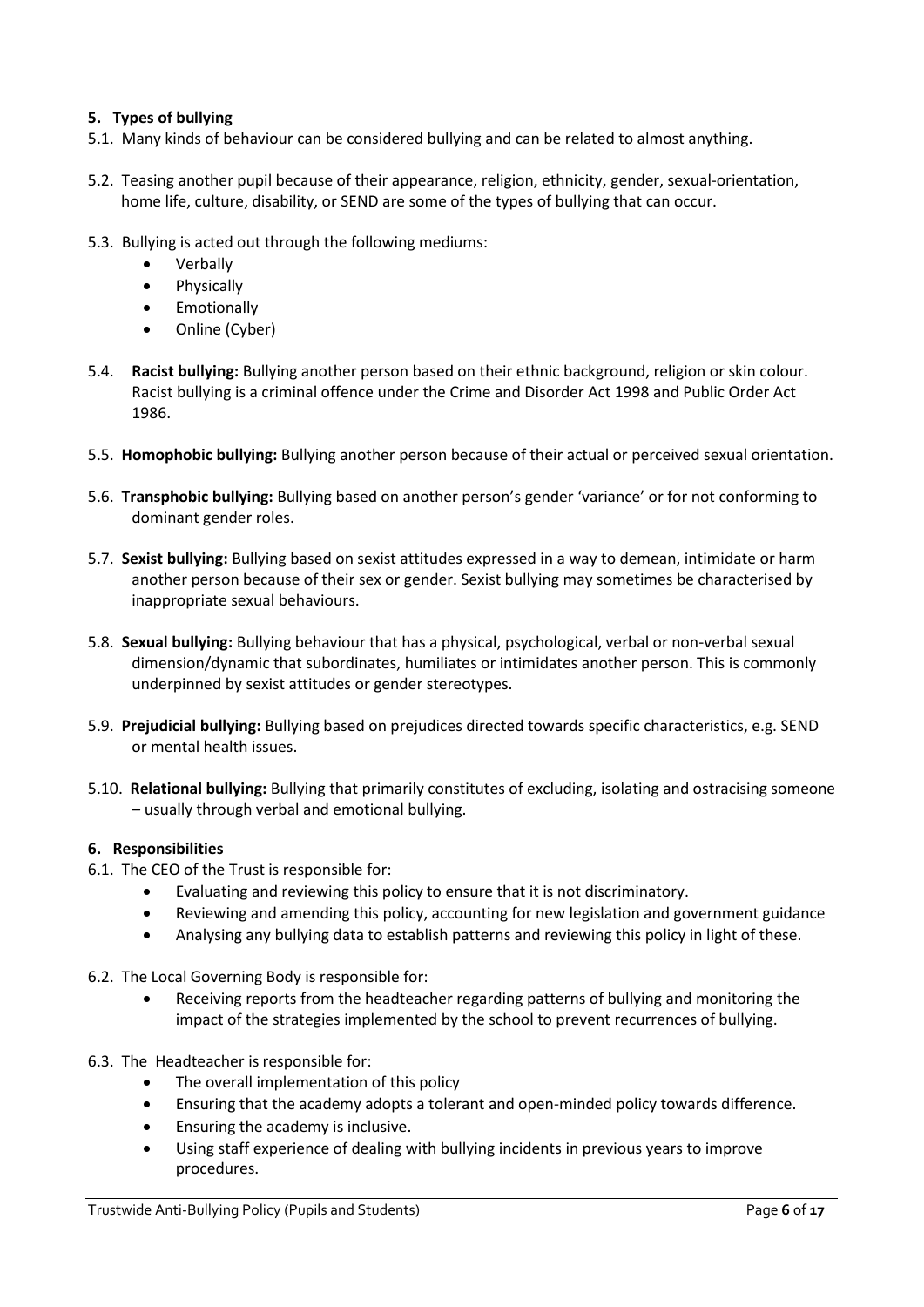- Keeping [a Bullying Report Form](file:///C:/Users/SharonMoney/Desktop/Anti-bullying_Policy_%20Pupils_20180119%20(1).docx%23_Bullying_Report_Form) of all reported incidents, including which type of bullying has occurred, to allow for proper analysis of the data collected.
- Analysing the data in the bullying record at **termly** intervals to identify trends, so that appropriate measures to tackle them can be implemented.
- Arranging appropriate training for staff members.
- 6.4. The Deputy Head and Assistant Head are responsible for:
	- Corresponding and meeting with parents where necessary.
	- Providing a point of contact for pupils/students and parents, when more serious bullying incidents occur.
- 6.5. Teachers are responsible for:
	- Being alert to social dynamics in their class.
	- Being available for pupils/students who wish to report bullying.
	- Providing follow-up support after bullying incidents.
	- Being alert to possible bullying situations, particularly exclusion from friendship groups, and that they inform the pupil's/students phase leaders of such observations.
	- Refraining from gender stereotyping when dealing with bullying.
	- Understanding the composition of pupil/student groups, showing sensitivity to those who have been the victims of bullying.
	- Reporting any instances of bullying once they have been approached by a pupil/student for support.
- 6.6. The DSL is responsible for:
	- Offering emotional support to victims of bullying.
	- Alerting the relevant phase leaders regarding any incidents of bullying.
- 6.7. Parents/guardians are responsible for:
	- Informing their child's class teacher] if they have any concerns that their child is the victim of bullying or involving in bullying in anyway.
	- Being watchful of their child's behaviour, attitude and characteristics and informing the relevant staff members of any changes.
- 6.8. Pupils/Students are responsible for:
	- Informing a member of staff if they witness bullying or are a victim of bullying.
	- Not making counter-threats if they are victims of bullying.
	- Walking away from dangerous situations and avoiding involving other pupils in incidents.
	- Keeping evidence of cyber bullying and informing a member of staff should they fall victim to cyber bullying.

#### **7. Statutory implications**

- 7.1. The academy understands that, under the Equality Act 2010, it has a responsibility to:
	- Eliminate unlawful discrimination, harassment, victimisation and any other conduct prohibited by the act.
	- Advance equality of opportunity between people who share a protected characteristic and people who do not share it.
	- Foster good relations between people who share a protected characteristic and people who do not share it.
- 7.2. The academy understands that, under the Human Rights Act (HRA) 1998, it could have charges brought against it if it allows the rights of children and young people at the academy to be breached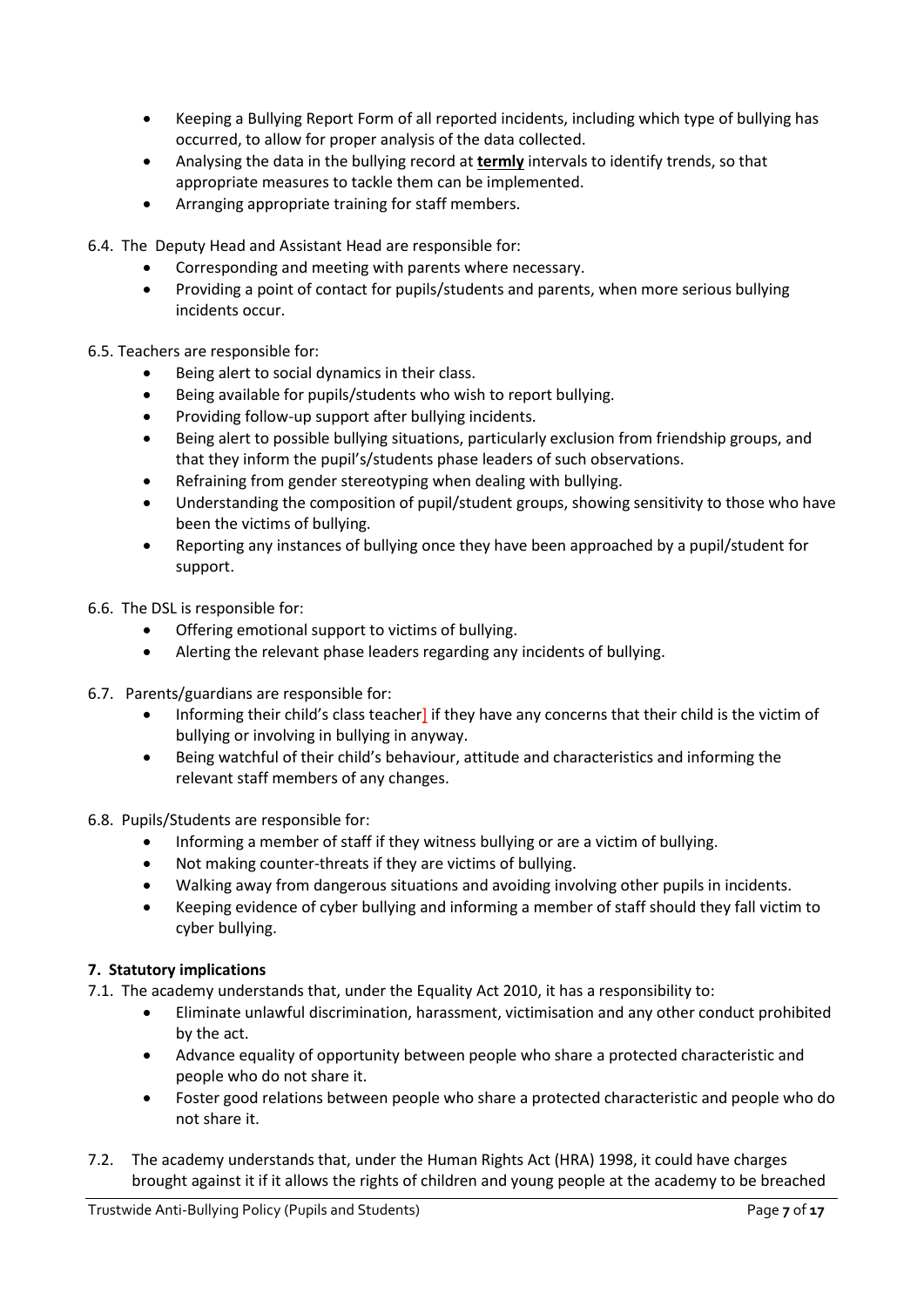by failing to take bullying seriously.

- 7.3. The Headteacher will ensure that this policy complies with the HRA; the Headteacher understands that they cannot do this without fully involving their teaching staff.
- 7.4. Although bullying itself is not a criminal offence, some types of harassment, threatening behaviour and/or communications may be considered criminal offences:
	- Under the Malicious Communications Act 1988, it is an offence for a person to electronically communicate with another person with the intent to cause distress or anxiety, or in a way which conveys a message which is indecent or grossly offensive, a threat, or contains information which is false and known or believed to be false by the sender.
	- The Protection from Harassment Act 1997 makes it an offence to knowingly pursue any course of conduct amounting to harassment.
	- Section 127 of the Communications Act 2003 makes it an offence to send, by means of a public electronic communications network, a message, or other matter, that is grossly offensive or of an indecent, obscene or menacing character. It is unlawful to disseminate defamatory information through any media, including internet sites.
	- Other forms of bullying which are illegal and should be reported to the police include: violence or assault, theft, repeated harassment or intimidation and hate crimes.

#### **8 Prevention**

- 8.1. The academy clearly communicates a whole-academy commitment to addressing bullying in the form of a written statement which is regularly promoted across the whole academy.
- 8.2. All reported or investigated instances of bullying will be investigated by a member of staff.
- 8.3. Staff will encourage pupil/student cooperation and the development of interpersonal skill using group work and pair work.
- 8.4. All types of bullying will be discussed as part of the curriculum. Diversity, difference and respect for others is promoted and celebrated through various lessons.
- 8.5. Seating plans will be organised and altered in a way that prevents instances of bullying.
- 8.6. Potential victims of bullying are placed in working groups with other pupils/students who do not abuse or take advantage of others.
- 8.7. Opportunities to extend friendship groups and interactive skills are provided through participation in special events, for example, drama productions, sporting activities and cultural groups.
- 8.8. All members of the academy are made aware of this policy and their responsibilities in relation to it.
- 8.9. All staff members receive training on identifying and dealing with the different types of bullying.
- 8.10. A safe place, supervised by a teacher, is available for pupils to go to during free time if they feel threatened or wish to be alone. The teacher supervising the area will speak to pupils to find out the cause of any problems and, ultimately, stop any form of bullying taking place.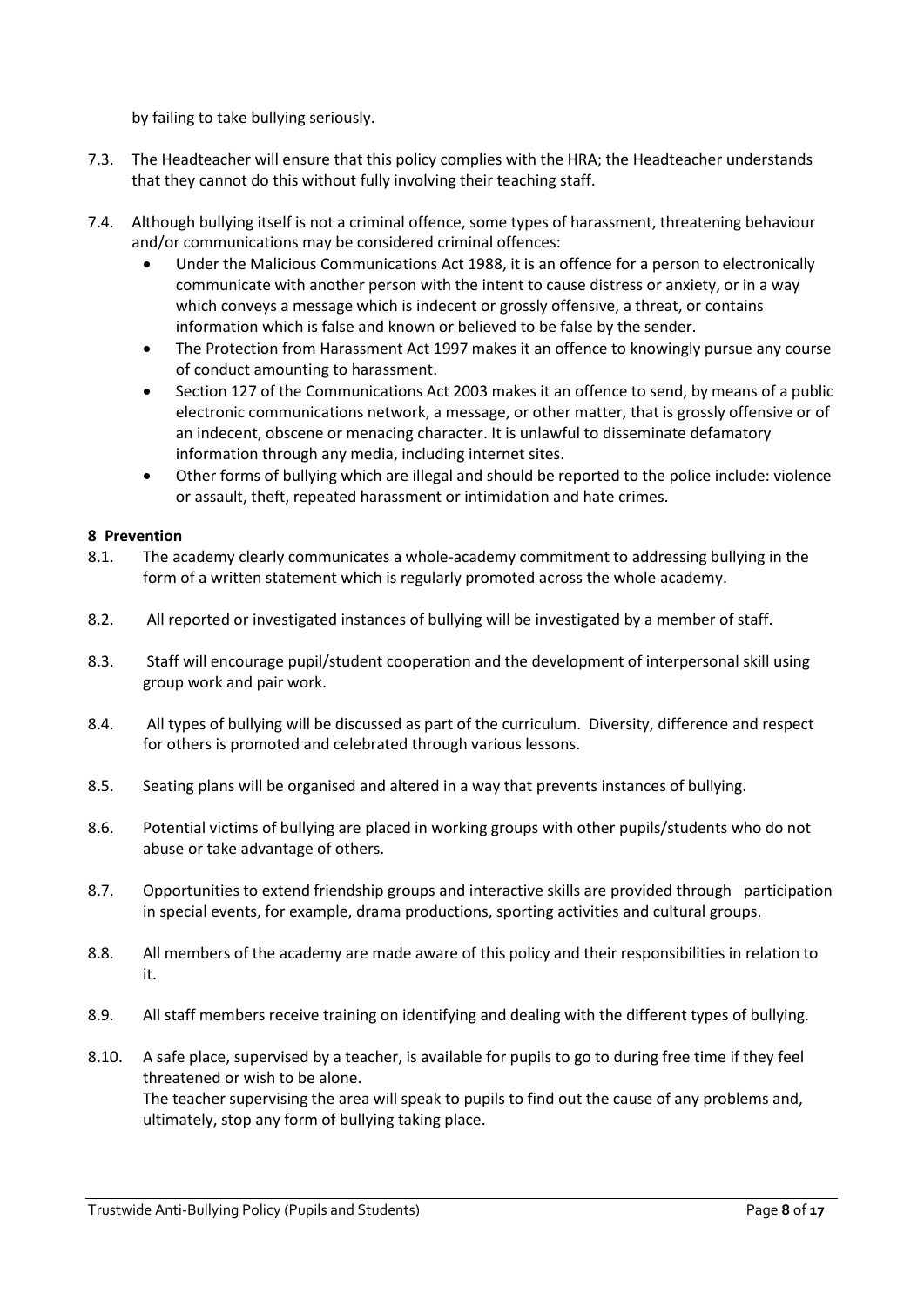- 8.11. Students/Pupils deemed vulnerable, will meet with their class teacher to ensure any problems can be actioned quickly.
- 8.12. Phase leaders will also offer an 'open door' policy allowing pupils/students to discuss any bullying, whether they are victims or have witnessed an incident.
- 8.13. Before a vulnerable pupil/students joins the academy, the pupil's class teacher and the DSL will develop a strategy to prevent bullying from happening – this will include e.g giving the pupil a buddy to help integrate them into the academy.
- 8.14. The academy will be alert to, and address, any mental health and wellbeing issues amongst pupils, as these can be a cause of bullying behaviour.
- 8.15. The academy will ensure potential perpetrators are given support as required, so their educational, emotional and social development isn't negatively influenced by outside factors, e.g. mental health issues.

#### **9. Signs of bullying**

- 9.1. Staff will be alert to the following signs that may indicate a pupil/student is a victim of bullying:
	- Being frightened to travel to or from the academy
	- Asking to be driven to the academy
	- Unwillingness to attend the academy
	- **Truancy**
	- Becoming anxious or lacking confidence
	- Saying that they feel ill in the morning
	- Decreased involvement in academy work
	- Returning home with torn clothes or damaged possessions
	- Missing possessions
	- Asking for extra money or stealing
	- Cuts or bruises
	- Lack of appetite
	- Unwillingness to use the internet or mobile devices
	- Lack of eye contact
	- Becoming short tempered
	- Change in behaviour and attitude at home
- 9.2. Although the signs outlined above may not be due to bullying, they may be due to deeper social, emotional or mental health issues, so are still worth investigating.
- 9.3. Pupils/students who display a significant number of these signs are approached by a member of staff, to determine the underlying issues, whether they are due to bullying or other issues.
- 9.4. In addition, staff will be aware of the potential factors that may indicate a person is likely to have bullying behaviours, including, but not limited to, the following:
	- They have experienced mental health problems, which have led to the pupil/student becoming aggravated
	- They have been the victim of domestic abuse
	- Their academic performance has started to fall, which has meant they are stressed
- 9.5. If staff become aware of any factors that could lead to bullying behaviours, they will notify the pupil/students class teacher who will investigate the matter and monitor the situation.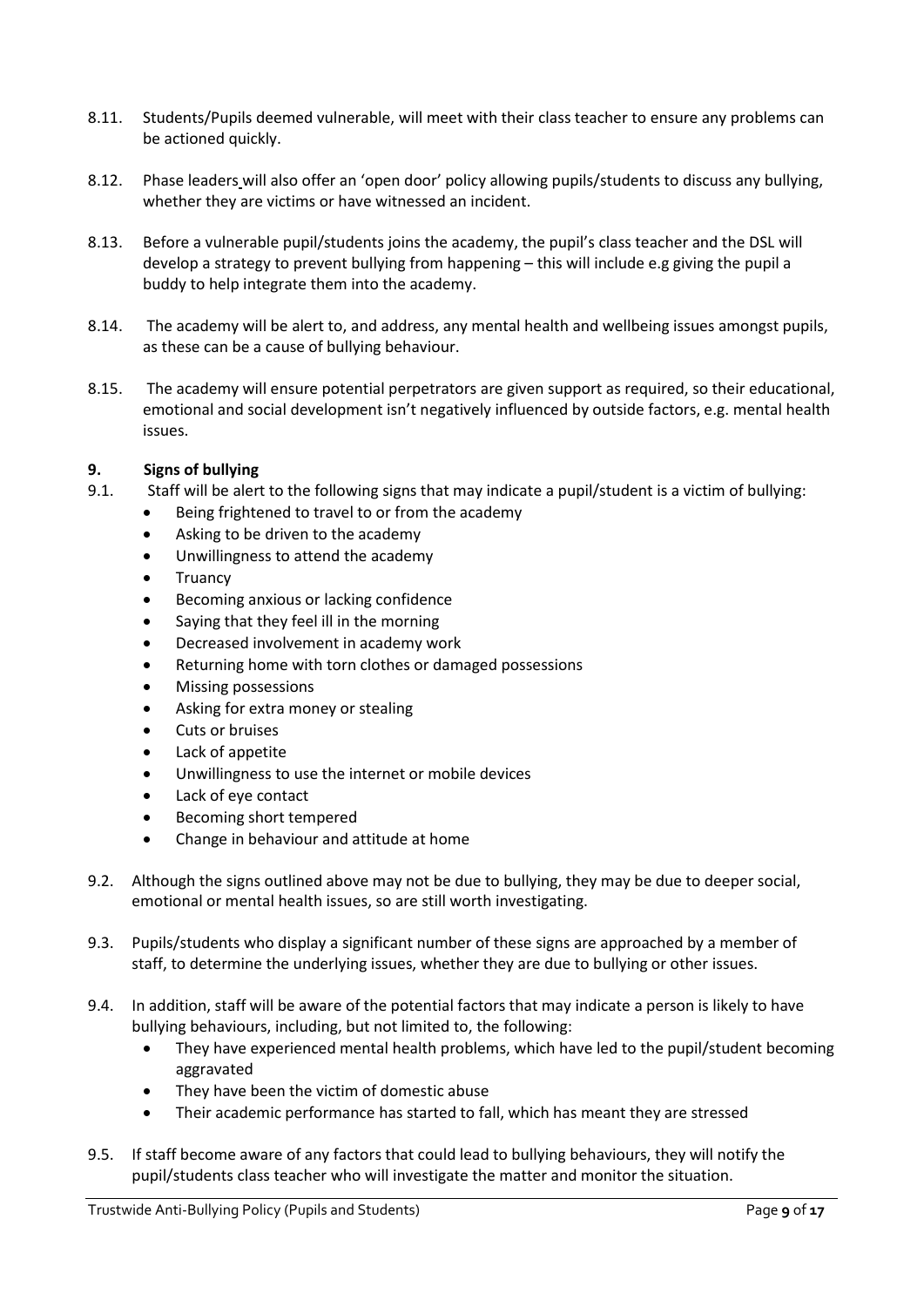#### **10. Staff principles**

- 10.1. The academy will ensure that prevention is a prominent aspect of its anti-bullying vision.
- 10.2. Staff will treat reports of bullying seriously and they will not ignore signs of suspected bullying.
- 10.3 Unpleasantness from one pupil/student towards another is always challenged and never ignored.
- 10.4. Staff act immediately when they become aware of a bullying incident; this applies to all staff, not solely teaching staff.
- 10.5. Staff always respect pupils' privacy, and information about specific instances of bullying are not discussed with others, unless it is in a setting that the victim has given consent to, or there is a safeguarding concern.
- 10.6. If a member of staff believes a pupil is in danger, e.g. of being hurt, they will inform the **DSL** immediately.
- 10.7. Follow-up support is given to both the victim and bully in the months following any incidents, to ensure all bullying has stopped.

#### **11. Preventing peer-on-peer sexual abuse**

- 11.1. The academy has a zero-tolerance approach to all forms of peer-on-peer sexual abuse, including sexual harassment and sexual violence.
- 11.2. Sexual harassment refers to unwanted conduct of a sexual nature that occurs online or offline.
- 11.3. Sexual harassment violates a child's dignity and makes them feel intimidated, degraded or humiliated, and can create a hostile, sexualised or offensive environment. If left unchallenged, sexual harassment can create an atmosphere that normalises inappropriate behaviour and may lead to sexual violence.
- 11.4. Sexual violence refers to the three following offences:
	- **Rape**: A person (A) commits an offence of rape if he intentionally penetrates the vagina, anus or mouth of another person (B) with his penis, B does not consent to the penetration and A does not reasonably believe that B consents.
	- **Assault by Penetration**: A person (A) commits an offence if s/he intentionally penetrates the vagina or anus of another person (B) with a part of her/his body or anything else, the penetration is sexual, B does not consent to the penetration and A does not reasonably believe that B consents.
	- **Sexual Assault**: A person (A) commits an offence of sexual assault if s/he intentionally touches another person (B), the touching is sexual, B does not consent to the touching and A does not reasonably believe that B consents.
- 11.5. The academy's Safeguarding Policy including Child Protection outlines our stance on addressing peeron-peer sexual abuse, and the procedures in place will be adhered to if any instances of sexual harassment or sexual violence be uncovered.
- 11.6. To prevent peer-on-peer abuse and address the wider societal factors that can influence behaviour, the academy will educate pupils/students about abuse, its forms and the importance of discussing any concerns and respecting others through the curriculum, assemblies and PSHE lessons.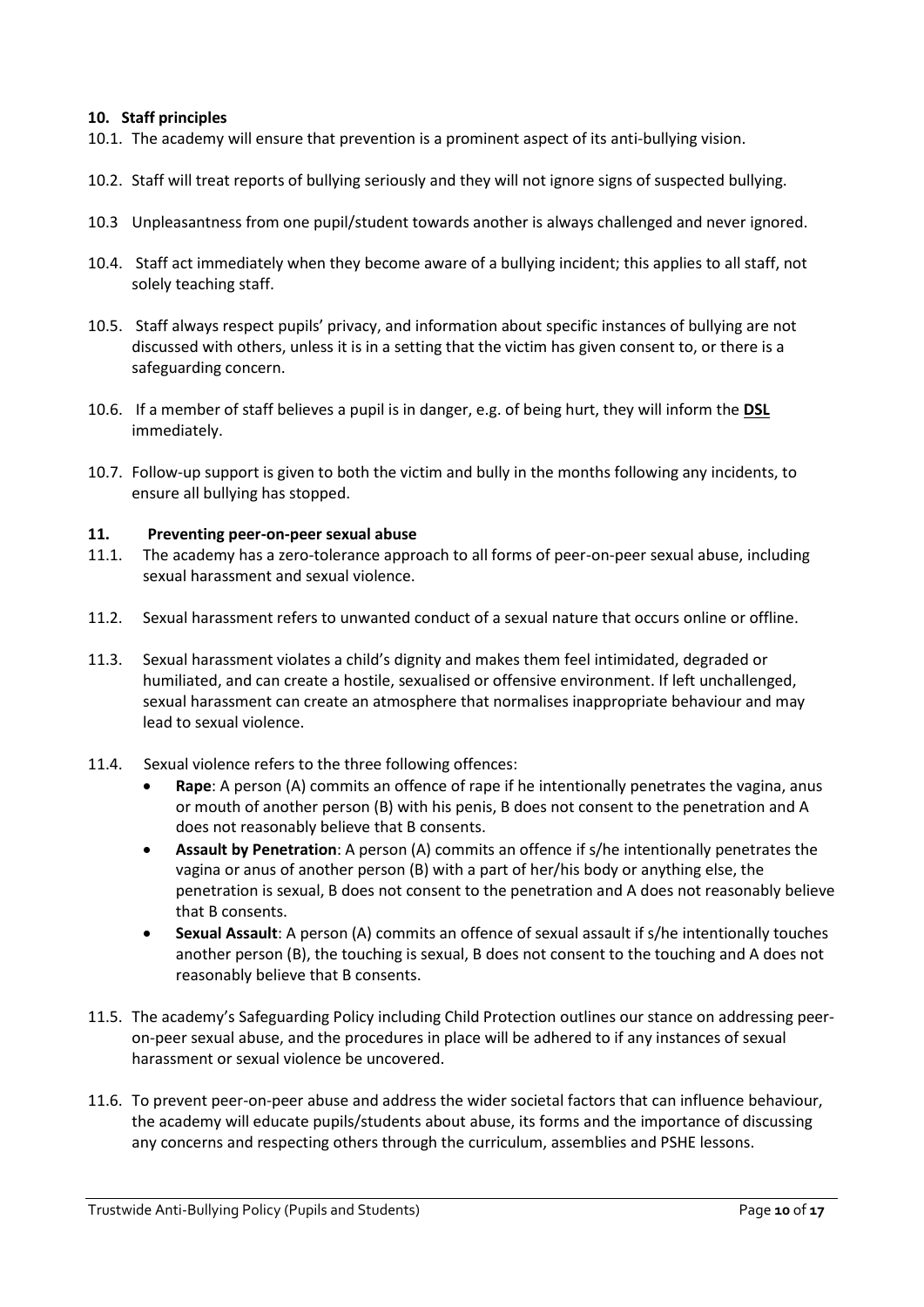- 11.7. The academy will also ensure that pupil/students are taught about safeguarding, including online safety, as part of a broad and balanced curriculum in PSHE lessons, RSE and group sessions. Such content will be age and stage of development specific, and tackle issues such as the following:
	- Healthy relationships
	- Respectful behaviour
	- Gender roles, stereotyping and equality
	- Body confidence and self-esteem
	- Prejudiced behaviour
	- That sexual violence and sexual harassment is always wrong
	- Addressing cultures of sexual harassment
- 11.8. All staff will be aware that pupils/students of any age and sex are capable of abusing their peers and will never tolerate abuse as "banter" or "part of growing up".
- 11.9. All staff will be aware that peer-on-peer abuse can be manifested in many ways, including sexting and gender issues, such as girls being sexually touched or assaulted, and boys being subjected to hazing/initiation type of violence which aims to cause physical, emotional or psychological harm.
- 11.9.1. All staff will be made aware of the heightened vulnerability of pupils/students with SEND, who are three times more likely to be abused than their peers.
- 11.9.2. Staff will not assume that possible indicators of abuse relate to the pupil/student's SEND and will always explore indicators further.
- 11.9.3. LGBT children can be targeted by their peers. In some cases, children who are perceived to be LGBT, whether they are or not, can be just as vulnerable to abuse as LGBT children.
- 11.9.4. The academy's response to boy-on-boy and girl-on-girl sexual violence and sexual harassment will be equally as robust as it is for incidents between children of the opposite sex.
- 11.9.5. Pupils/students will be made aware of how to raise concerns or make a report and how any reports will be handled – this includes the process for reporting concerns about friends or peers.
- 11.9.6. If a child has been harmed, is in immediate danger or is at risk of harm, a referral will be made to children's social care services (CSCS).

#### **Managing disclosures**

- 11.10. Victims will always be taken seriously, reassured, supported and kept safe.
- 11.11. Victims will never be made to feel like they are causing a problem or made to feel ashamed.
- 11.12. If a friend of a victim makes a report or a member of staff overhears a conversation, staff will act they will never assume that someone else will deal with it. The basic principles remain the same as when a victim reports an incident; however, staff will consider why the victim has not chosen to make a report themselves and the discussion will be handled sensitively and with the help of CSCS where necessary. If staff are in any doubt, they will speak to the DSL.
- 11.13. The DSL will be informed of any allegations of abuse against pupil/students with SEND. They will record the incident in writing and, working with the SENCO, decide what course of action is necessary, with the best interests of the pupil/student in mind at all times.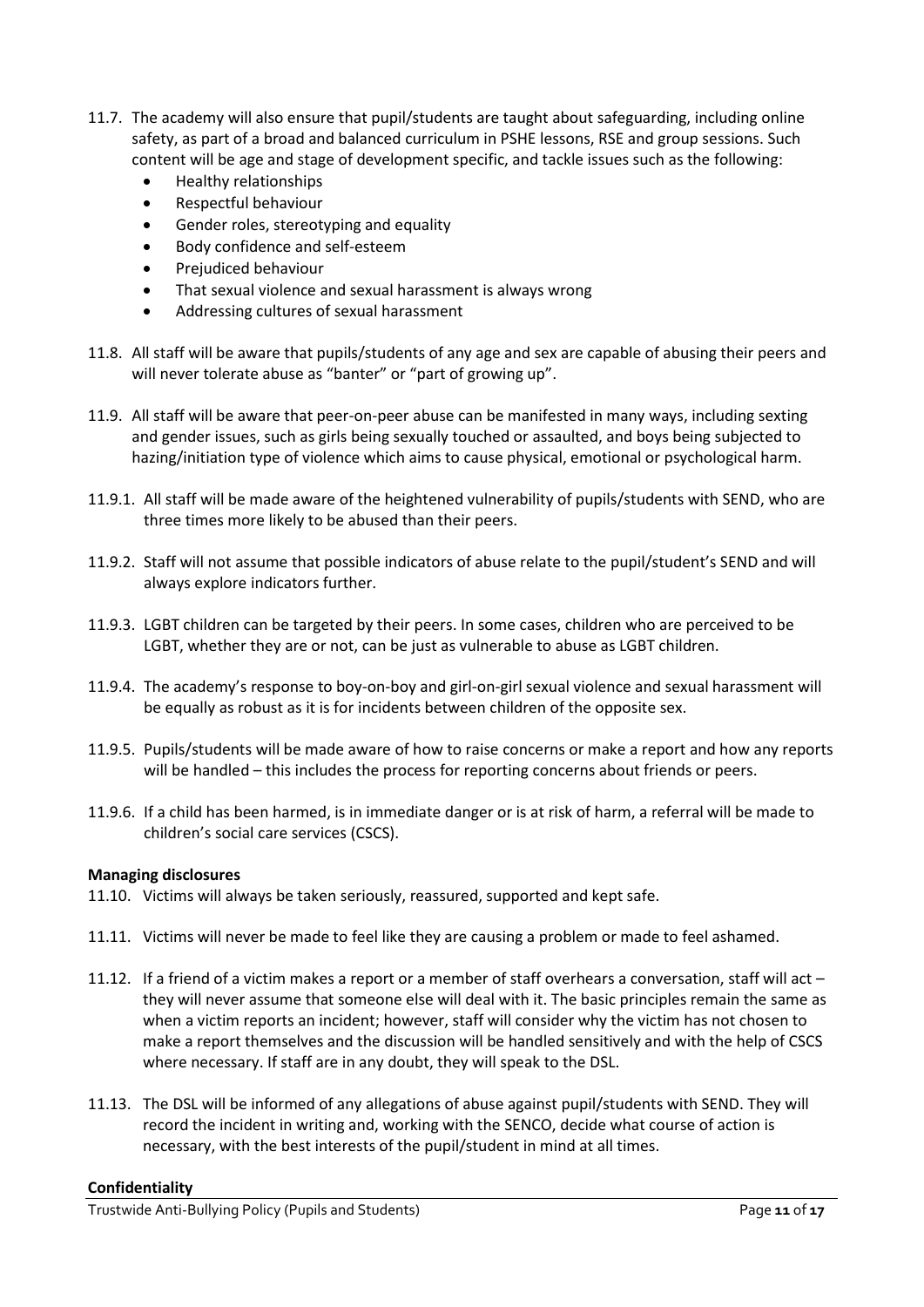- 11.14. The academy will only engage with staff and agencies required to support the victim and/or be involved in any investigation.
- 11.15. If a victim asks the academy not to tell anyone about the disclosure, the academy will not make this promise.
- 11.16. Even without the victim's consent, the information may still be lawfully shared if it is in the public interest and protects children from harm.
- 11.17. The DSL will consider the following when making confidentiality decisions:
	- Parents will be informed unless it will place the victim at greater risk.
	- If a child is at risk of harm, is in immediate danger or has been harmed, a referral will be made to CSCS.
	- Rape, assault by penetration and sexual assaults are crimes reports containing any such crimes will be passed to the police.
- 11.18. More information regarding the academy's stance on preventing peer-on-peer sexual abuse is available in our Safeguarding Policy including Child Protection.
- 11.19. The academy's pupil/ student privacy notice will be adhered to at all times.

#### **12. Cyber bullying**

- 12.1. The academy has a Cyber Bullying Policy/E-safety policy in place, which outlines the academy's zero-tolerance approach to cyber bullying.
- 12.2. The academy views cyber bullying in the same light as any other form of bullying and will follow the sanctions set out in section 14 of this policy if they become aware of any incidents.
- 12.3. The academy will support pupil/students who have been victims of cyber bullying by holding formal and informal discussions with the pupil/student about their feelings and whether the bullying has stopped, in accordance with section 15 and section 16 of this policy.
- 12.4. In accordance with the Education Act 2011, the academy has the right to examine and delete files from pupils' personal devices, e.g. mobiles phones, where there is good reason to do so. This power applies to all schools and there is no need to have parental consent to search through a young person's mobile phone.
- 12.5. If an electronic device is seized by a member of staff, and there is reasonable ground to suspect that it contains evidence in relation to an offence, the device must be given to the police as soon as it is reasonably practicable.
- 12.6. If a staff member finds material that they do not suspect contains evidence in relation to an offence, the Headteacher will decide whether it is appropriate to delete or retain the material as evidence of a breach of the relevant policies.
- 12.7. The academy's Behaviour Policy will be followed at all times.

#### **13. Procedures**

13.1. Minor incidents are reported to the victim's class teacher, who investigates the incident, sets appropriate sanctions for the perpetrator and informs the phase leader in writing of the incident and outcome.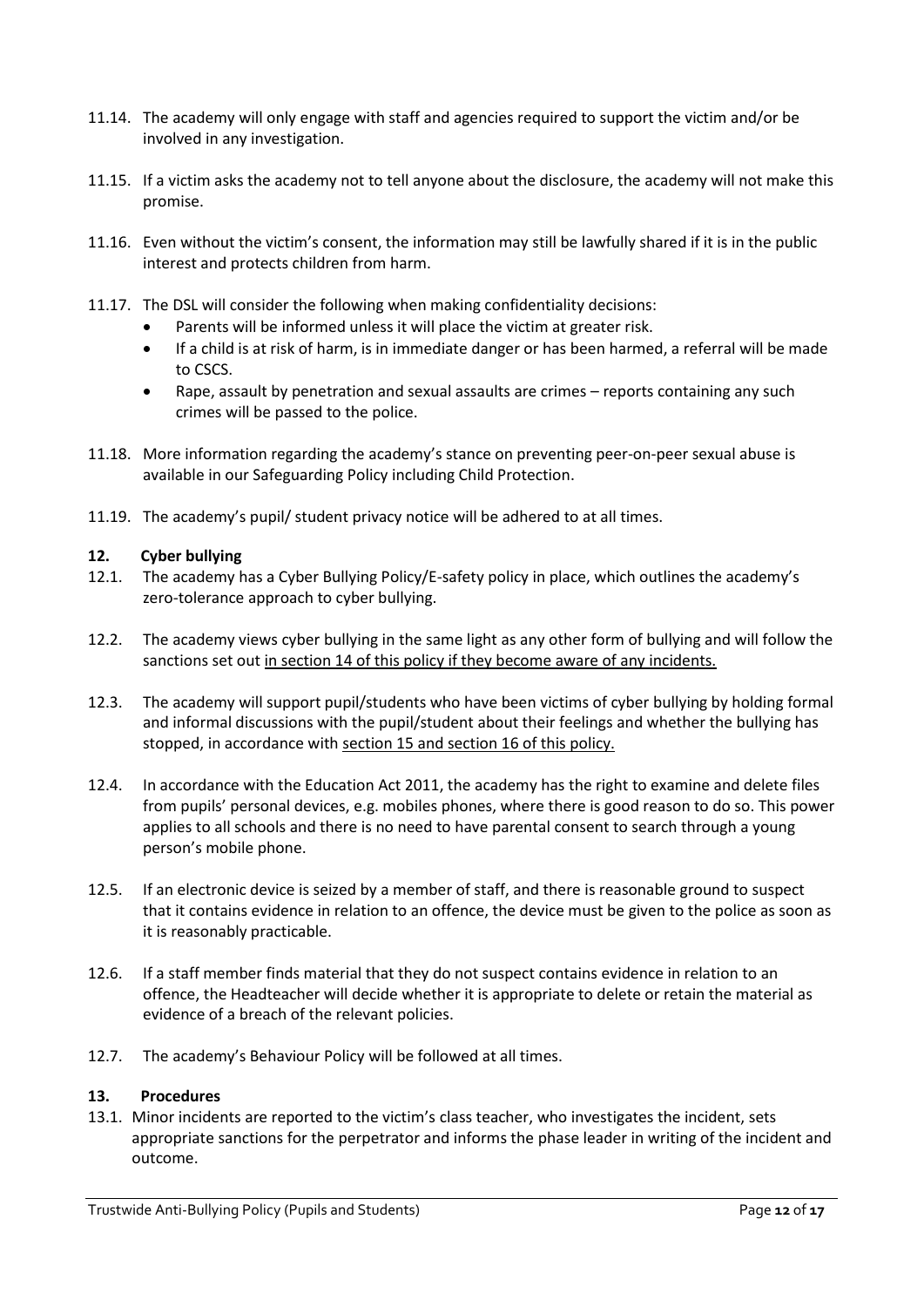- 13.2. When investigating a bullying incident, the following procedures are adopted:
	- The victim, alleged bully and witnesses are all interviewed separately
	- Members of staff ensure that there is no possibility of contact between the pupil/students being interviewed, including electronic communication
	- If a pupil/student is injured, members of staff take the pupil/student immediately to the an academy first aider for a medical opinion on the extent of their injuries
	- A room is used that allows for privacy during interviews
	- A witness is used for serious incidents
	- If appropriate, the alleged bully, the victim and witnesses, are asked to write down details of the incident; this may need prompting with questions from the member of staff to obtain the full picture
	- Premature assumptions are not made, as it is important not to be judgemental at this stage
	- Members of staff listen carefully to all accounts, being non-confrontational and not attaching blame until the investigation is complete
	- All concerned pupils are informed that they must not discuss the interview with other pupils
- 13.3. Due to the potential for sexist, transphobic, sexual, etc. bullying to be characterised by inappropriate sexual behaviour, staff members involved in dealing with the incident are required to consider whether there is a need for safeguarding processes to be implemented.

#### **14. Sanctions**

- 14.1. If the headteacher is satisfied that bullying did take place, the pupil/student will be helped to understand the consequences of their actions and warned that there must be no further incidents.
- 14.2. The headteacher informs the pupil/student of the type of sanction to be used in this instance (detentions, service-based activities, etc.) and future sanctions if the bullying continues.
- 14.3. If possible, the headteacher will attempt reconciliation and will obtain a genuine apology from the bully. This will either be in writing to the victim (and/or witnesses if appropriate), or face-to-face, but only with the victim's full consent. Discretion is used here; victims will never feel pressured into a face-to-face meeting with the bully.
- 14.4. The perpetrator is made to realise, by speaking once per week with their class teacher, that some pupil/students do not appreciate the distress they are causing, and that they should change their behaviour.
- 14.5. Parents are informed of bullying incidents and what action is being taken.
- 14.6. The phase leader informally monitors the pupils involved over the next half-term.

#### **15. Support**

- 15.1. If the pupil/student visits the pastoral support, the pastoral support informally checks whether the bullying has stopped.
- 15.2. For a month after the initial complaint of bullying, the class teacher holds an informal discussion, on a weekly basis, to check whether the bullying has stopped.
- 15.3. The phase leader holds a formal meeting, on a monthly basis, to check whether the bullying has stopped – these formal meetings will continue to take place once a month until the phase leader and victim are confident the bullying has stopped.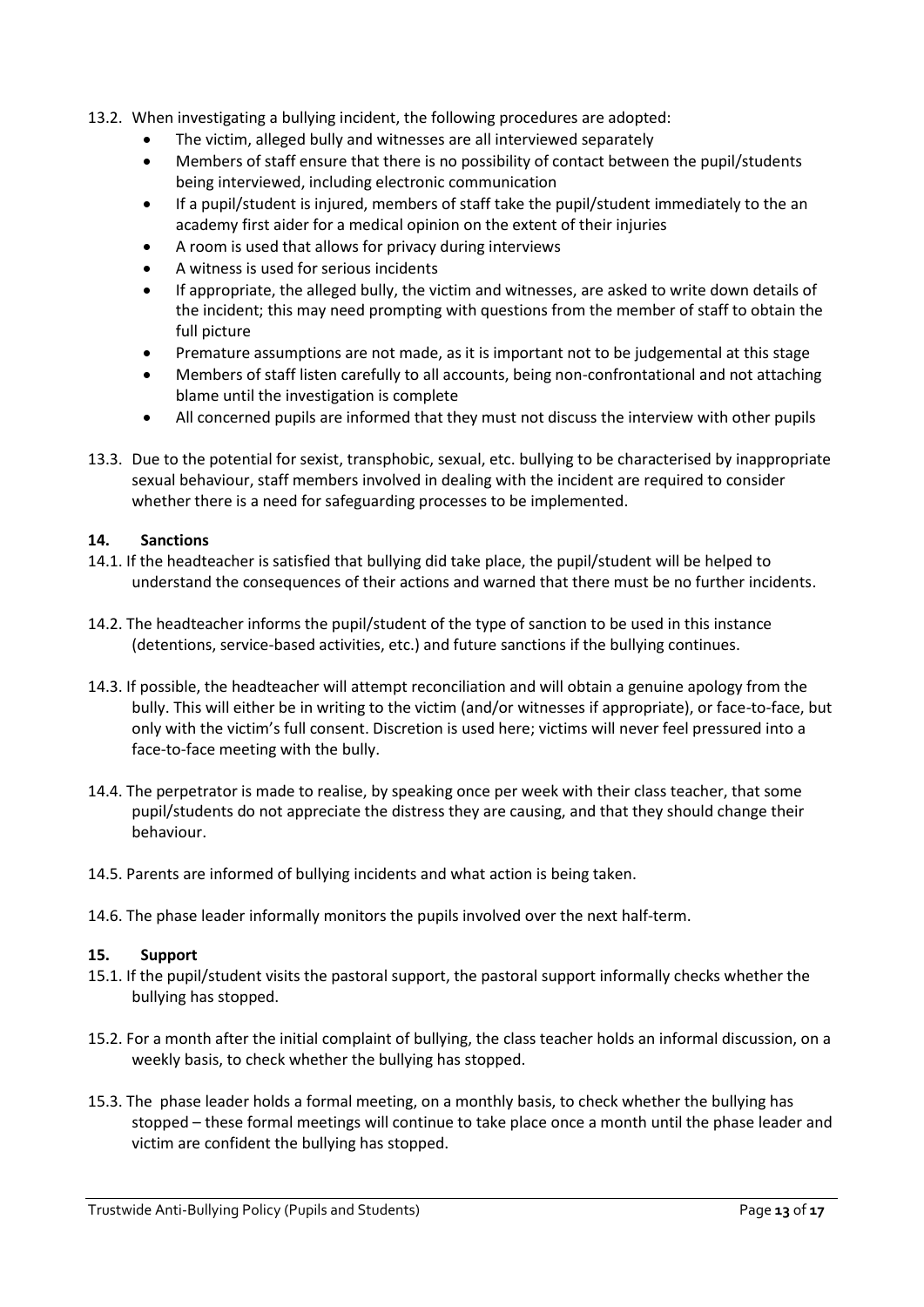- 15.4. If necessary, group dynamics are broken up by members of staff by assigning places in classes.
- 15.5. The victim is encouraged to tell a trusted adult in academy if bullying is repeated.
- 15.6. The victim is encouraged to broaden their friendship groups by joining lunchtime or after-academy club or activity.
- 15.7. The academy, particularly the DSL, will work with the victim to build resilience, e.g. by offering emotional therapy.
- 15.8. The academy realises that bullying may be an indication of underlying mental health issues. Perpetrators will be required to attend a mandatory counselling session, to assist with any underlying mental health or emotional wellbeing issues.
- 15.9. The academy will work with the perpetrator regarding any underlying mental health or emotional wellbeing problems.

#### **16. Follow-up support**

- 16.1. The progress of both the bully and the victim are monitored by their class teachers.
- 16.2. One-on-one sessions to discuss how the victim and bully are progressing may be appropriate.
- 16.3. If appropriate, follow-up correspondence is arranged with parents one month after the incident.
- 16.4. Pupil/students who have been bullied are supported in the following ways:
	- Being listened to
	- Having an immediate opportunity to meet with their phase leader or a member of staff of their choice
	- Being reassured
	- Being offered continued support
	- Being offered counselling, where appropriate
- 16.5. Pupil/students who have bullied others are supported in the following ways:
	- Receiving a consequence for their actions
	- Being able to discuss what happened
	- Being helped to reflect on why they became involved
	- Being helped to understand what they did wrong and why they need to change their behaviour
	- Appropriate assistance from parents
- 16.6. Pupil/students who have been bullied will be assessed on a case-by-case basis and the DSL will, if necessary, refer the victim of bullying to CAMHS.
- 16.7. In cases where the effects of bullying are so severe that the pupil/student cannot successfully reintegrate back into the academy, the Headteacher will look to transfer the pupil/student to another mainstream school.
- 16.8. Where a child has developed such complex needs that alternative provision is required, the pupil/student who has been the victim of bullying, their parents, the Headteacher and Deputy Headteacher will meet to discuss the use of alternative provision.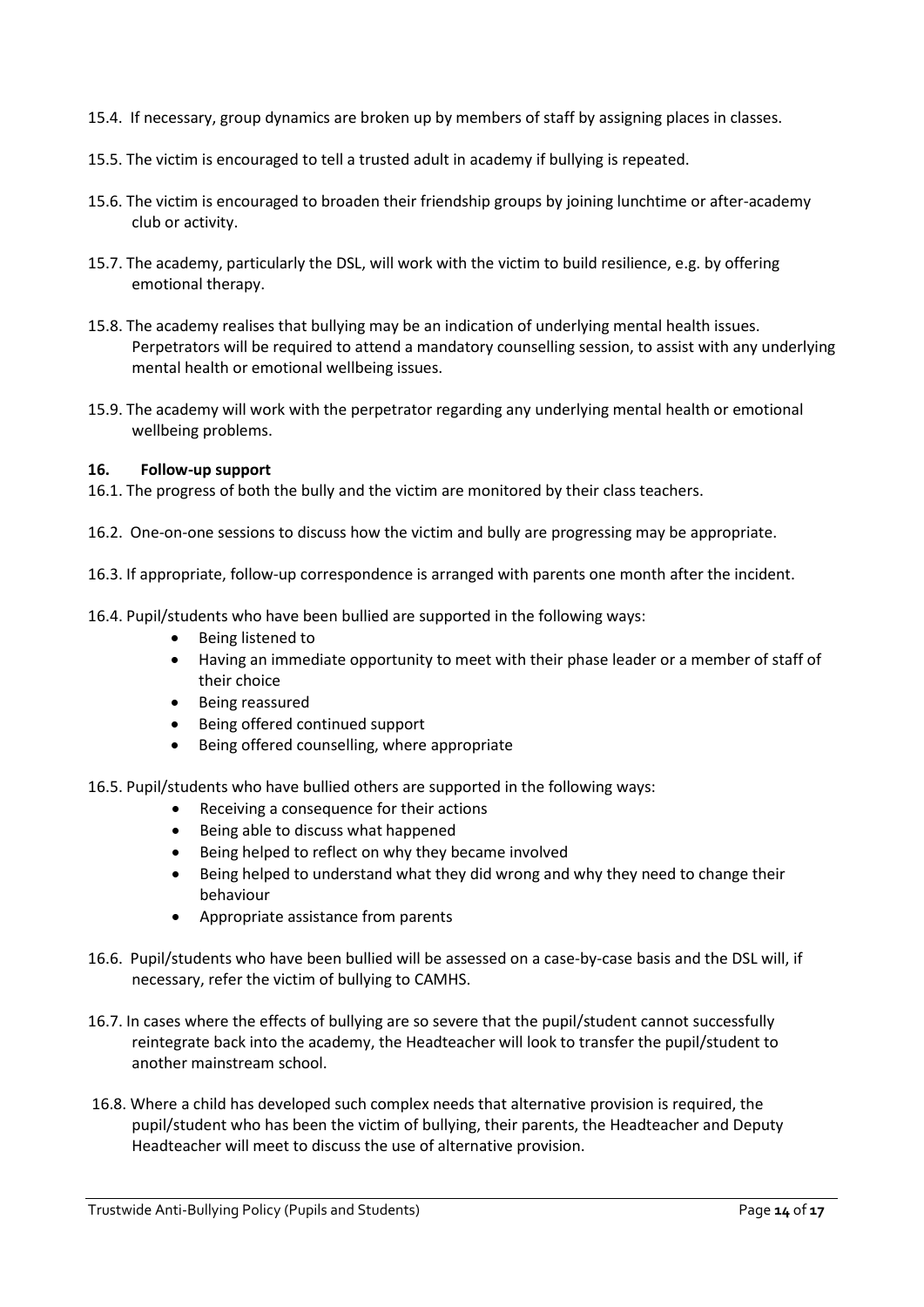#### **17. Bullying outside of the academy**

- 17.1. The Headteacher has a specific statutory power to discipline pupil/students for poor behaviour outside of the academy premises. Section 89(5) of the Education and Inspections Act 2006 gives the Headteacher the power to regulate pupil/students' conduct when they are not on academy premises, and therefore, not under the lawful charge of a academy staff member.
- 17.2. Teachers have the power to discipline pupil/students for misbehaving outside of the academy premises. This can relate to any bullying incidents occurring anywhere off the academy premises, such as on school or public transport, outside the local shops, or in a town or village centre.
- 17.3. Where bullying outside the academy is reported to academy staff, it is investigated and acted on.
- 17.4. In all cases of misbehaviour or bullying, members of staff can only discipline the pupil/student on academy premises, or elsewhere when the pupil/student is under the lawful control of the member of staff, e.g. on an academy trip.
- 17.5. The Headteacher is responsible for determining whether it is appropriate to notify the police, or the anti-social behaviour coordinator, of the action taken against a pupil/student.
- 17.6. If the misbehaviour could be of a criminal nature or poses a serious threat to a member of the public, the police are always informed.

#### **18. Monitoring and review**

- 18.1. This policy is reviewed every 3 years by the Trust
- 18.2. The scheduled review date for this policy is October 2022.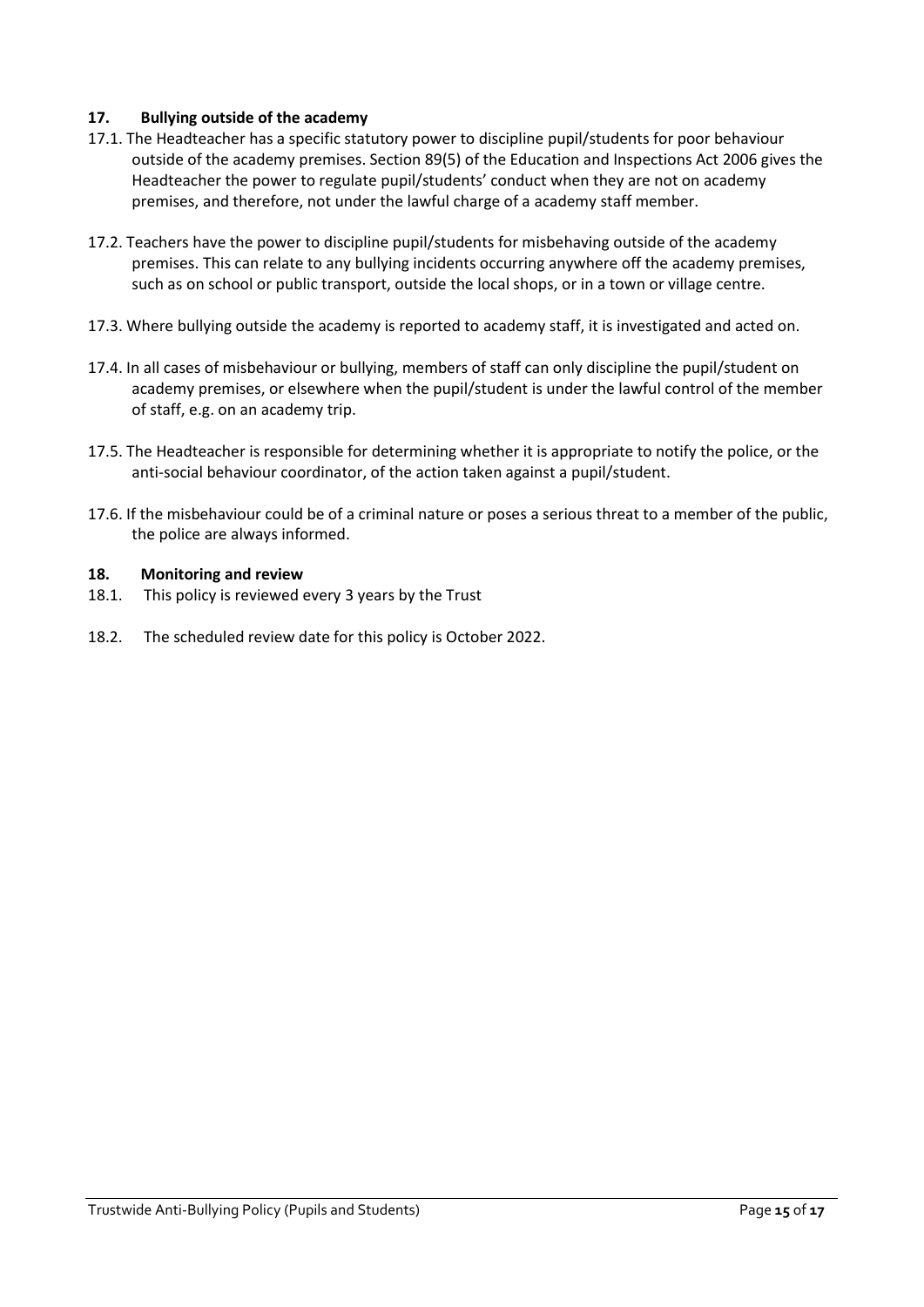#### **Appendix 1**

## **Bullying Report Form**

This form will be sent to the headteacher upon completion.

| <b>Personal details</b>        |         |
|--------------------------------|---------|
| Name of person reporting       |         |
| incident:                      |         |
| Name of pupil/student(s) being |         |
| bullied:                       |         |
| Gender:                        |         |
| Year group:                    |         |
| Form group:                    |         |
| How may we contact you         |         |
| (please circle)?               |         |
|                                |         |
| At academy                     | At home |
| <b>Home address:</b>           |         |
|                                |         |
|                                |         |
|                                |         |
|                                |         |
|                                |         |
| Email:                         |         |
| Telephone:                     |         |

| <b>Incident details</b>                                           |  |
|-------------------------------------------------------------------|--|
| What happened?                                                    |  |
|                                                                   |  |
| Where did the incident take place?                                |  |
|                                                                   |  |
| When did the incident occur?                                      |  |
|                                                                   |  |
| Who has been suspected of bullying?                               |  |
|                                                                   |  |
| Did anyone else see the incident?                                 |  |
|                                                                   |  |
| According to the victim, how often does the bullying take place?  |  |
|                                                                   |  |
| According to the victim, how long has the bullying been going on? |  |
|                                                                   |  |